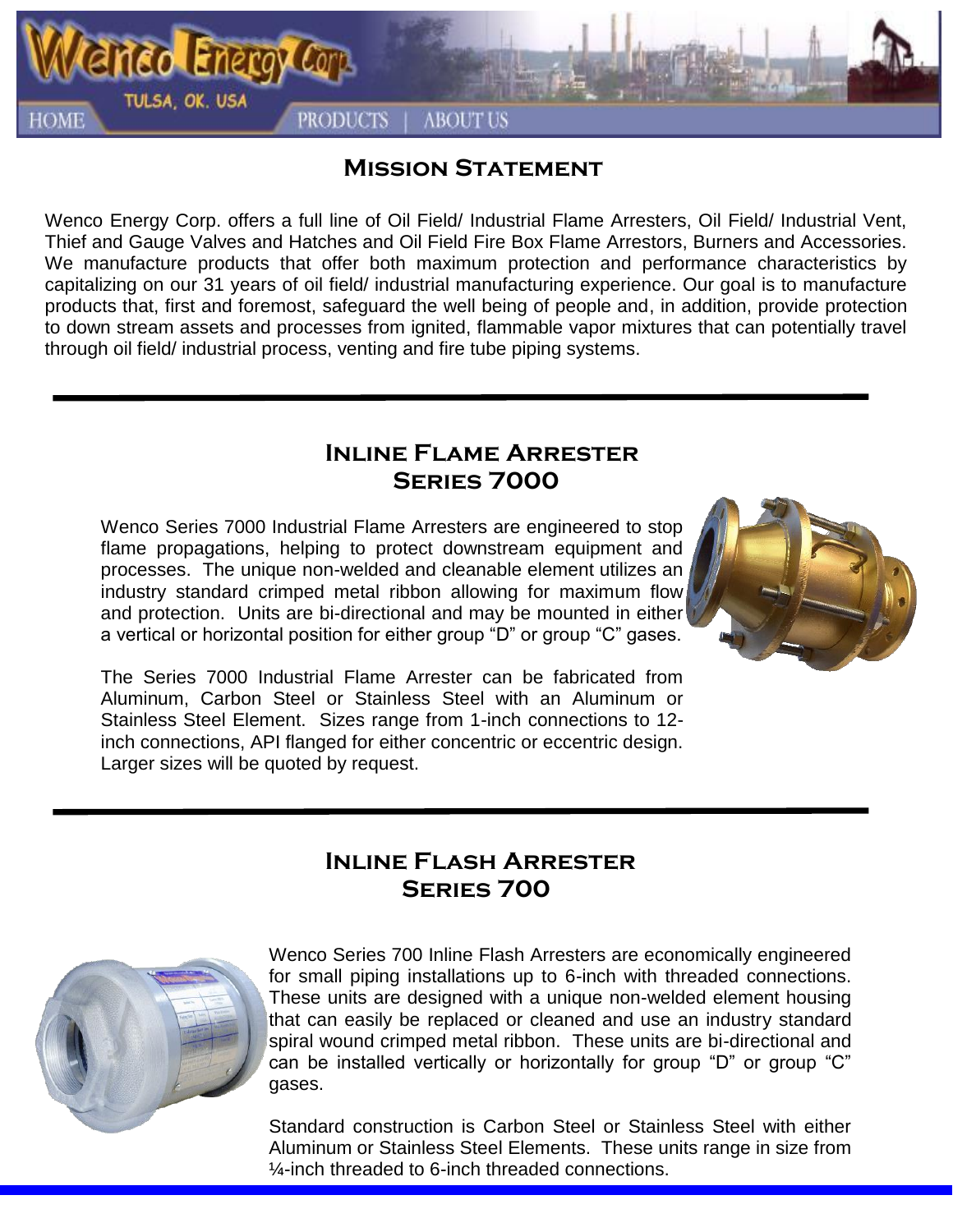## **End of Line Flame Arrester Series 7500**



Wenco Series 7500 Industrial Flame Arresters are designed to be installed in vertical, end-of-line applications. These units allow for vapors to be vented to the atmosphere while providing protection from outside ignition sources that otherwise would ignite the flammable gases on the protected side of the Flame Arrester. Units are constructed using a unique non-welded crimped metal ribbon element offering protection and maximum flow for both group "D" and group "C" gases.

The series 7500 can be fabricated from Aluminum, Carbon Steel or Stainless Steel with an Aluminum or Stainless Steel Element. Sizes range from 1-inch flanged to 12-inch flanged connections. Larger sizes will be quoted by request.

# **Thief Hatches Series 300 & 300 lb.**

Wenco Series 300 Thief Hatches have an 8-inch standard round base with (16) 5/8" holes on a 10 3/8" bolt circle with an API bolting pattern. They offer pressure and vacuum relief with a standard pressure setting from 4 oz. to 16 oz. and 4/10 oz. vacuum relief. In addition, each latch down hatch readily operates as a vital means of controlling vapor loss and tank protection while providing convenient access to storage tanks for gauging and sampling.





## **Inline and Stack Vent Valves Series 2000 & 3000**

Wenco Series 2000 Inline Vent Valves and Series 3000 Stack Vent Valves are designed to be installed in inline/ end of line applications allowing for storage tanks to breathe while providing protection from internal pressure and vacuum changes. The standard setting offered is 1 oz. pressure and 4/10 oz. vacuum with a 2-inch or 3-inch slip-on flange connection. The pressure setting may be increased in  $\frac{1}{2}$  oz. increments up to 16 oz. (or 1 lb.) of atmospheric pressure.

Units come standard with nitrile gaskets. Non-corrosive coatings and gaskets are available for Vent Valves and Thief Hatches by request.

## **Atmospheric Fuel Air Mixers & Burner Nozzles**

Main gas burners are designed to provide stable, accurate air/gal mixtures to the main burner tip (nozzle) under varying atmospheric operating conditions. In the oil field sector these units operate on from 1 psig to 25 psig depending on the fuel source available. The units are offered with connection sizes from ¾ inches to 5 inches.

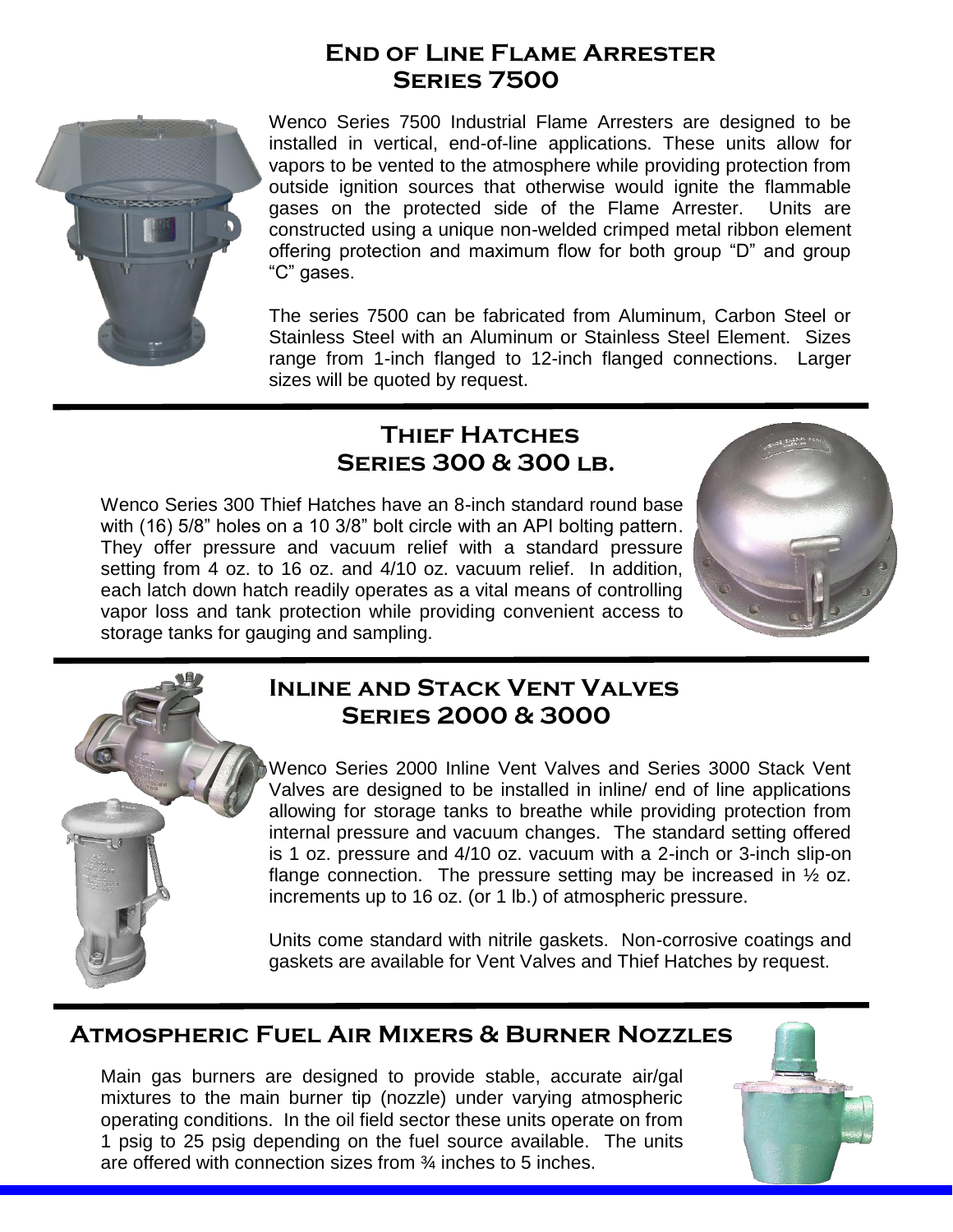# **Fuel Gas Safety Valve**

Wenco FGSV's (Fuel Gas Safety Valves) are used to connect and control the fuel source to the Fire Box Flame Arrester on a gas fired vessel, usually with a drip pot, that fills with fluid which in turn lifts the float assembly to shut off the fuel gas flow to the Fire Box Flame Arrester. Generally, this works in conjunction with a production cycle to move product from the ground to storage points for collection.



#### **Pilot Assembly**

Wenco Series 1000 Pilot Assembly is designed to provide stable, accurate air/gas mixture to the Pilot Burner Tip under varying atmospheric conditions. This Pilot may be operated as a low atmospheric burner (4" w.c. to 1 psig) or as a high atmospheric burner (1 psig to 25 psig). Pilots can be purchased as complete assemblies or as individual parts.



## **Fire Box Flame Arrested Gas Burners 'O' Style & Box Style**

Wenco 'O' Style Flame Arrested Burners (FAB's) are used in lower BTU ratings, generally .05 MM BTU to 3.5 MM BTU.

Wenco Box Style Flame Arrested Burners (FAB's) are used in higher BTU ratings, generally 2.5 MM BTU to 10.0 MM BTU applications. Construction for both styles is from Aluminum Sheet with Aluminum Elements. Fire Box Flame Arrested Burners provide the heat source for Oil & Gas Production Equipment such as Heater-Treaters, Line and Tank Heaters and Glycol Dehydration Units. The BTU rating of the vessel typically determines the size of the Fire Box Flame Arrested Burner.



 **'O' Style Flame Arrested Burner 2 Piece Style Flame Arrested Burner BOX Style Flame Arrested Burner**